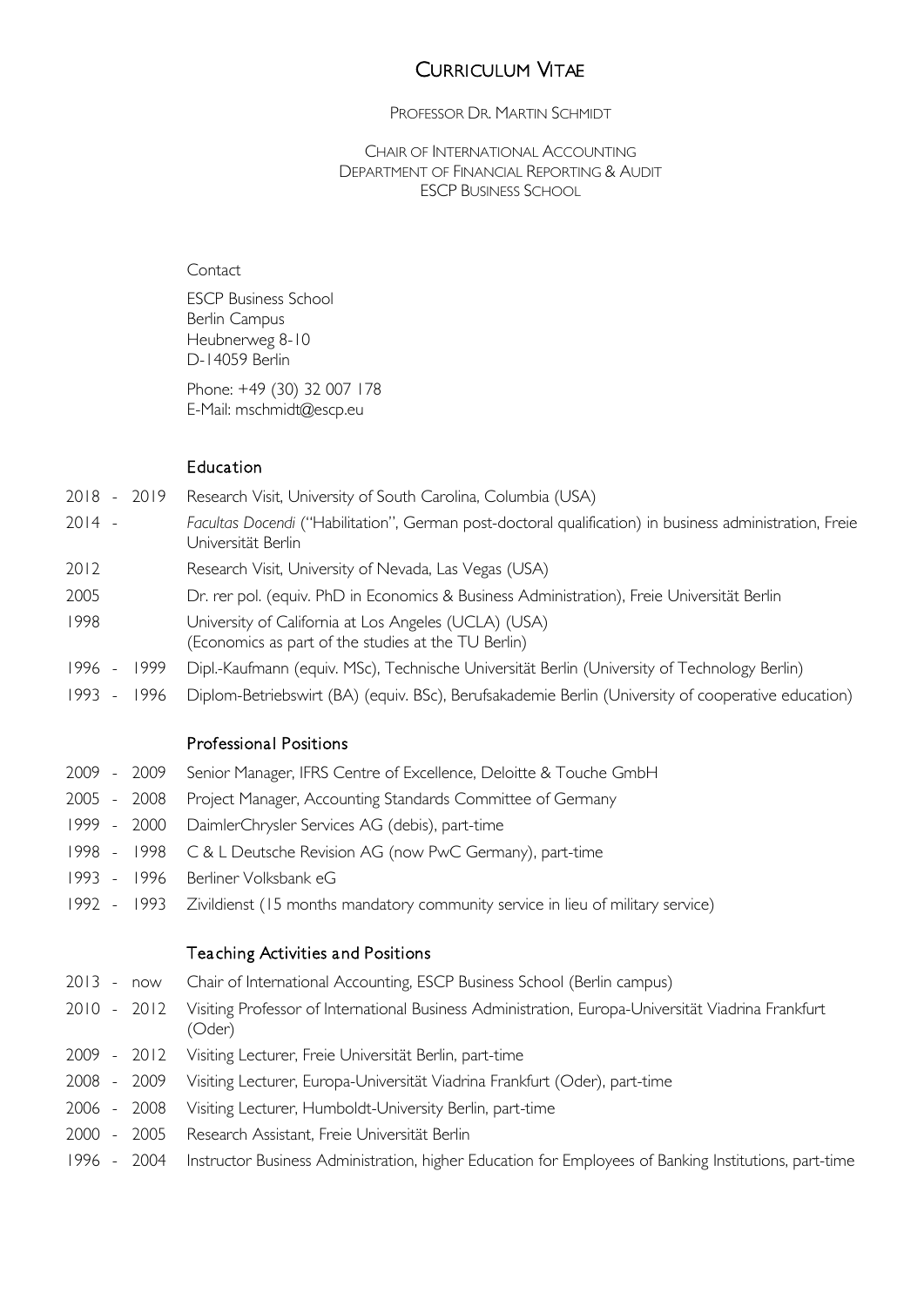PROFESSOR DR. MARTIN SCHMIDT

### Research and Teaching Awards

| 2015 | Best Paper Award, 8th Symposium on Audit Research, European Auditing Research Network<br>(EARNet), Lausanne<br>Offsetting Misstatements: The effect of misstatement distribution, quantitative materiality and client<br>pressure on auditors' judgments |
|------|----------------------------------------------------------------------------------------------------------------------------------------------------------------------------------------------------------------------------------------------------------|
| 2011 | Best Paper Award, 6 <sup>th</sup> Symposium on Audit Research, European Auditing Research Network<br>(EARNet), Bergen<br>Detecting Misstatements in Financial Statements: The Relation between Risk Factors, Audit Input,<br>and Audit Differences       |
| 2008 | Best Lecture Award, Humboldt-University Berlin<br>lecture "Bookkeeping/Accounting" (fall/winter semester 2008)                                                                                                                                           |
| 2006 | Stiftung Haus Wienemann - Award of the year for best PhD thesis<br>Ph.D. thesis: Accounting for Financial Instruments - Accounting Principles from the point of view of<br>Accounting Theory, Empirical Research and Audit Theory                        |

### M emberships and Professional Affiliations

American Accounting Association (AAA), Auditing Section & International Accounting Section

European Accounting Association (EAA)

European Auditing Research Network (EARNet)

German Academic Association for Business Research (VHB), Accounting Section & Banking/Finance **Section** 

International Association for Accounting Education and Research (IAAER)

[State Board of Examiners of the German Chamber of Public Accountants for Wirtschaftsprüfer \(WP,](http://www.wpk.de/)  [German Certified Public Accountants\),](http://www.wpk.de/) oral and written exams

#### Service to the Community

Editorial Board, *Zeitschrift für internationale und kapitalmarktorientierte Rechnungslegung* Ad-hoc Reviewer, *Accounting in Europe* Ad-hoc Reviewer, *The International Journal of Auditing* Ad-hoc Reviewer, *Journal of International Accounting Research* Ad-hoc Reviewer, *Managerial Auditing Journal*  Ad-hoc Reviewer, *The International Journal of Accounting*

European Research Committee, ESCP Business School, Department Delegate (2016 - 2021) Research Ethics Review Committee, ESCP Business School, Member (since 2021) Examination Board, ESCP Business School Berlin, Vice Chairperson (since 2021) Research Ethics & Integrity Ombudsperson, ESCP Business School Berlin (since 2018)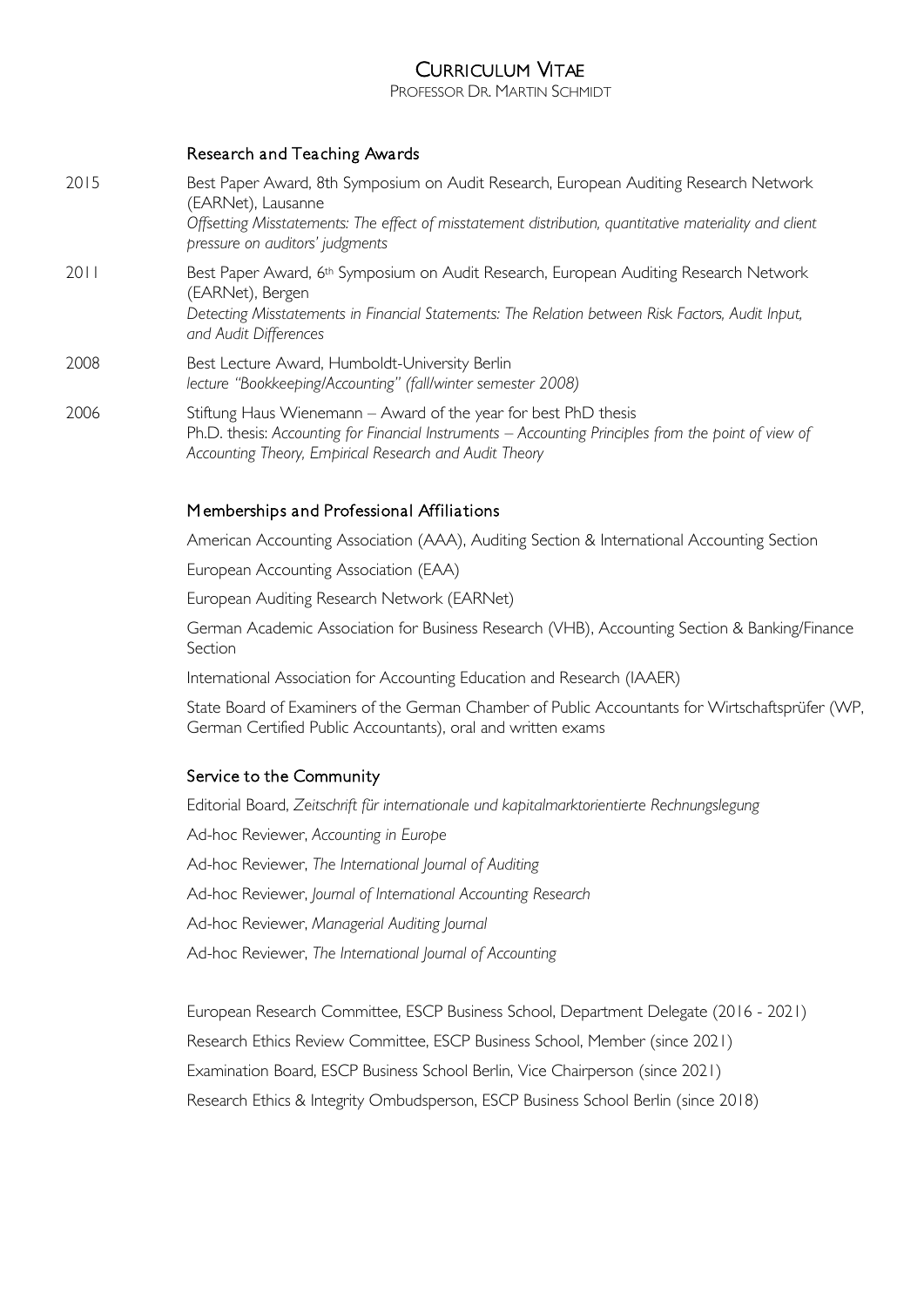PROFESSOR DR. MARTIN SCHMIDT

| Publications |
|--------------|
|              |

Books

- 2008 [Distinguishing between equity and liabilities,](http://www.efrag.org/Assets/Download?assetUrl=%2Fsites%2Fwebpublishing%2FSiteAssets%2FEuropean%2520Discussion%2520Paper%2520on%2520Equity%2520and%2520Liabilities.pdf) European Financial Reporting Advisory Group, Accounting Standards Committee of Germany et al. (Eds.), Berlin/Brussels 2008 (with Andreas Barckow, with the collaboration of Helga Kampmann, Simon Peerless and Heino Weller) 2005 Rechnungslegung von Finanzinstrumenten. Abbildungskonzeptionen aus Sicht der Bilanztheorie, der empirischen Kapitalmarktforschung und der Abschlussprüfung, Wiesbaden 2005 Double-blind peer-reviewed papers in international academic journals 2021 Exploratory Insights into Audit Fee Increases: A field study into Board Member Perceptions of [Auditor Pricing Practices,](http://dx.doi.org/10.1111/ijau.12242) *The International Journal of Auditing* 25 (3), 637–660 (with Francis Goddard) 2020 Attributes influencing Clients' Auditor Choices: The Expectation Gaps between Auditors and Board [Members,](https://aaajournals.org/doi/pdf/10.2308/ciia-19-026) *Current Issues in Auditing* 14 (2), A1–A14 (with Francis Goddard) 2019 [The Resolution of Audit-Detected Misstatements,](https://www.emeraldinsight.com/eprint/DMESFFJZWZ2ATBTQRF7B/full) *Journal of Applied Accounting Research* 20 (1), 41– 62 (with Klaus Ruhnke) 2018 **Offsetting Misstatements: The effect of misstatement distribution, quantitative materiality and client** [pressure on auditors' judgments](https://doi.org/10.2308/accr-51954), *The Accounting Review* 93 (4), 335–357 (with William F. Messier, Jr.) [Aligning Financial and Management Accounting Policies: What Drives Integration? -](https://doi.org/10.1108/S1474-787120170000028006) Empirical Evidence [from German IFRS 8 Segment Reports,](https://doi.org/10.1108/S1474-787120170000028006) *Advances in Management Accounting* 28, 155–189 [A note on the Proprietary and Entity Perspectives in Financial Statements: The Implications for Two](https://papers.ssrn.com/sol3/papers.cfm?abstract_id=3048790)  [Current Controversial Issues,](https://papers.ssrn.com/sol3/papers.cfm?abstract_id=3048790) *Accounting in Europe 15 (1) 134–147* 2016 [What drives the consequences of intentional misstatements? Evidence from rating analysts' reactions](http://onlinelibrary.wiley.com/doi/10.1111/jbfa.12229/full), *Journal of Business Finance & Accounting* 44 (1/2), 295–333 (with Martin Bierey) [Banks' use of accounting discretion and regulatory intervention: The case of European banks'](http://dx.doi.org/10.1016/j.intacc.2017.01.002)  [impairments on Greek Government Bonds,](http://dx.doi.org/10.1016/j.intacc.2017.01.002) *The International Journal of Accounting* 52 (2), 122–141 (with Martin Bierey) 2014 [Changing the institutional framework of the statutory audit: Internal stakeholders' perceptions of the](http://dx.doi.org/10.1080/09638180.2014.939683)  [associated benefit and costs,](http://dx.doi.org/10.1080/09638180.2014.939683) *European Accounting Review* 25 (1), 59–79 (with Klaus Ruhnke) [The audit expectation gap: Existence, causes, and the impact of changes,](http://dx.doi.org/10.1080/00014788.2014.929519) *Accounting & Business Research* 44 (5), 572–601 (with Klaus Ruhnke) [Misstatements in Financial Statements: The Relationship between Inherent and Control Risk Factors](http://aaajournals.org/doi/pdf/10.2308/ajpt-50784)  [and Audit Adjustments,](http://aaajournals.org/doi/pdf/10.2308/ajpt-50784) *Auditing: A Journal of Practice and Theory* 33 (4), 247–269 (with Klaus Ruhnke)
- 2013 Equity and liabilities [A discussion of IAS 32 and a critique of the classification,](http://dx.doi.org/10.1080/17449480.2013.834727) *Accounting in Europe* 10 (2), 201–222
- 2011 The discount rate of IAS 36 [a reply to Kvaal \(AiE 2010, 87 ff.\),](http://www.tandfonline.com/doi/full/10.1080/17449480.2011.574407) *Accounting in Europe* 8 (1), 125–126 (with Sven Husmann)
- 2009 [Fair Value: Your value or mine? An observation on the ambiguity of the fair value notion illustrated by](http://dx.doi.org/10.1080/17449480903115829)  [the credit crunch,](http://dx.doi.org/10.1080/17449480903115829) *Accounting in Europe* 6 (2), 271–282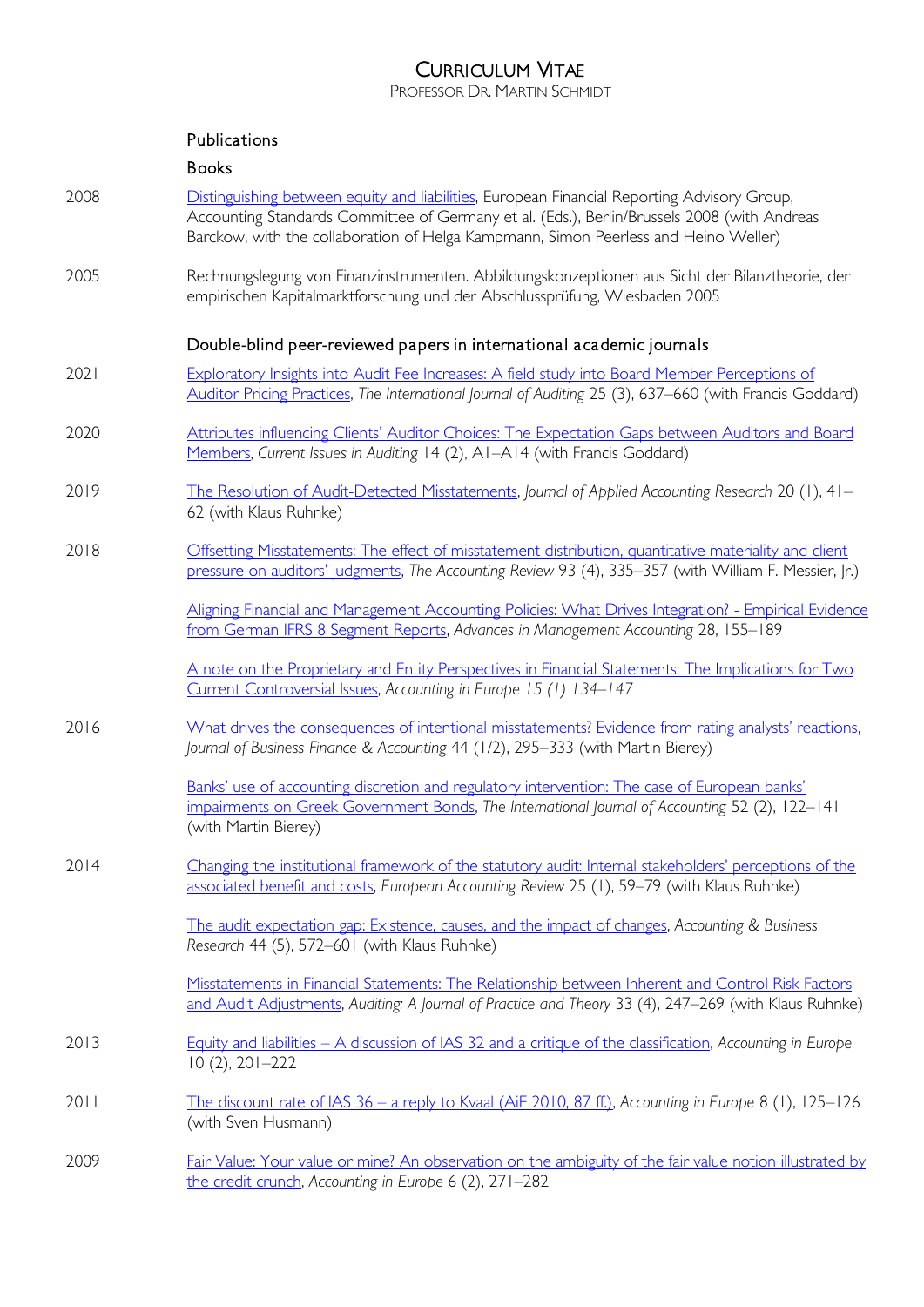PROFESSOR DR. MARTIN SCHMIDT

| 2008 | The Discount Rate: A Note on IAS 36, Accounting in Europe 2008, 42-69 (with Sven Husmann)                                                                                                                                                                                                     |
|------|-----------------------------------------------------------------------------------------------------------------------------------------------------------------------------------------------------------------------------------------------------------------------------------------------|
|      | Double-blind peer-reviewed papers in German journals                                                                                                                                                                                                                                          |
| 2020 | Nichtfinanzielle Erklärung im Fokus des Enforcement?, Zeitschrift für internationale und kapitalmarktori-<br>entierte Rechnungslegung 2020, 328-333                                                                                                                                           |
| 2010 | Anwendung der Equity-Methode bei assoziierten Unternehmen mit kündbaren Anteilen, Zeitschrift für<br>internationale und kapitalmarktorientierte Rechnungslegung 2010, 81-87 (with Adrian Geisel)                                                                                              |
|      | Zur Zulässigkeit von Verbrauchsfolgeverfahren und der Durchschnittsbewertung bei der Bilanzierung<br>von Finanzinstrumenten nach IFRS, Zeitschrift für internationale und kapitalmarktorientierte Rechnungsle-<br>gung 2009, 618-622                                                          |
| 2008 | Anwendung der IFRS in Europa: Die Auswirkungen des neuen Endorsement-Verfahrens auf die<br>Rechnungslegung, Zeitschrift für internationale und kapitalmarktorientierte Rechnungslegung 2008, 373-<br>379 (with Regine Buchheim and Liesel Knorr)                                              |
|      | Anwendung der IFRS in Europa: Das neue Endorsement-Verfahren, Zeitschrift für internationale und<br>kapitalmarktorientierte Rechnungslegung 2008, 334-341 (with Regine Buchheim and Liesel Knorr)                                                                                             |
|      | Die BilMoG-Vorschläge zur Bilanzierung von Finanzinstrumenten - eine Revolution, die das Bilanz-<br>recht aus den Fugen hebt?, Zeitschrift für internationale und kapitalmarktorientierte Rechnungslegung<br>$2008, 1 - 8$                                                                    |
| 2007 | Interne Sicherungsgeschäfte in der IFRS-Rechnungslegung von Banken, Zeitschrift für internationale und<br>kapitalmarktorientierte Rechnungslegung 2007, 262-274                                                                                                                               |
| 2006 | IASB Exposure Draft "Financial Instruments Puttable at Fair Value and Obligations arising on<br>Liquidation" – Darstellung und Würdigung der vorgeschlagenen Änderungen, Zeitschrift für internatio-<br>nale und kapitalmarktorientierte Rechnungslegung 2006, 623-634 (with Andreas Barckow) |
|      | IFRIC 9 "Neubeurteilung eingebetteter Derivate" - Darstellung und kritische Würdigung, Zeitschrift<br>für internationale und kapitalmarktorientierte Rechnungslegung 2006, 445-451 (with Stefan Schreiber)                                                                                    |
|      | Die Sorgfaltspflicht des Vorstands nach § 93 Ab   AktG bei Kreditvergabeentscheidungen aus öko-<br>nomischer Sicht, Zeitschrift für Bankrecht und Bankwirtschaft 2006, 31-40                                                                                                                  |
|      | Der Bewertungsmaßstab bei erstmaliger Erfassung - das IASB-Diskussionspapier, Zeitschrift für interna-<br>tionale und kapitalmarktorientierte Rechnungslegung 2006, 65-75                                                                                                                     |
| 2005 | Die Abgrenzung von Eigen- und Fremdkapital - der gegenwärtige IASB-Ansatz und Verbesserungs-<br>vorschläge, Zeitschrift für internationale und kapitalmarktorientierte Rechnungslegung 2005, 469-479<br>(with Norbert Breker and David Harrison)                                              |
|      | IFRS 7 - Darstellung und Würdigung, Zeitschrift für internationale und kapitalmarktorientierte Rech-<br>nungslegung 2005, 397–407 (with Regine Buchheim)                                                                                                                                      |
|      | Neue Amendments zu IAS 39 im Juni 2005 - die revidierte Fair Value-Option, Zeitschrift für internati-<br>onale und kapitalmarktorientierte Rechnungslegung 2005, 269-275                                                                                                                      |
|      | Ergebnisneutrale oder ergebniswirksame Auflösung zuvor ergebnisneutral gebildeter latenter Steuern<br>nach IFRS?, Zeitschrift für internationale und kapitalmarktorientierte Rechnungslegung 2005, 82–88 (with<br>Klaus Ruhnke and Thorsten Seidel)                                           |
|      | Peer-reviewed papers in other journals                                                                                                                                                                                                                                                        |
| 2021 | Berichterstattung über die Prüfung von ESEF-Jahresfinanzberichten, Die Wirtschaftsprüfung 2021,<br>413-418 (with Klaus Ruhnke)                                                                                                                                                                |
|      | Erstellung und Prüfung von ESEF-Jahresfinanzberichten, Die Wirtschaftsprüfung 2021, 275-280 (with<br>Klaus Ruhnke)                                                                                                                                                                            |
| 2020 | Die Bilanzierung von Anlageimmobilien (Investment Property) bei deutschen börsennotierten<br>Unternehmen, Zeitschrift für internationale Rechnungslegung 2020, 183-189                                                                                                                        |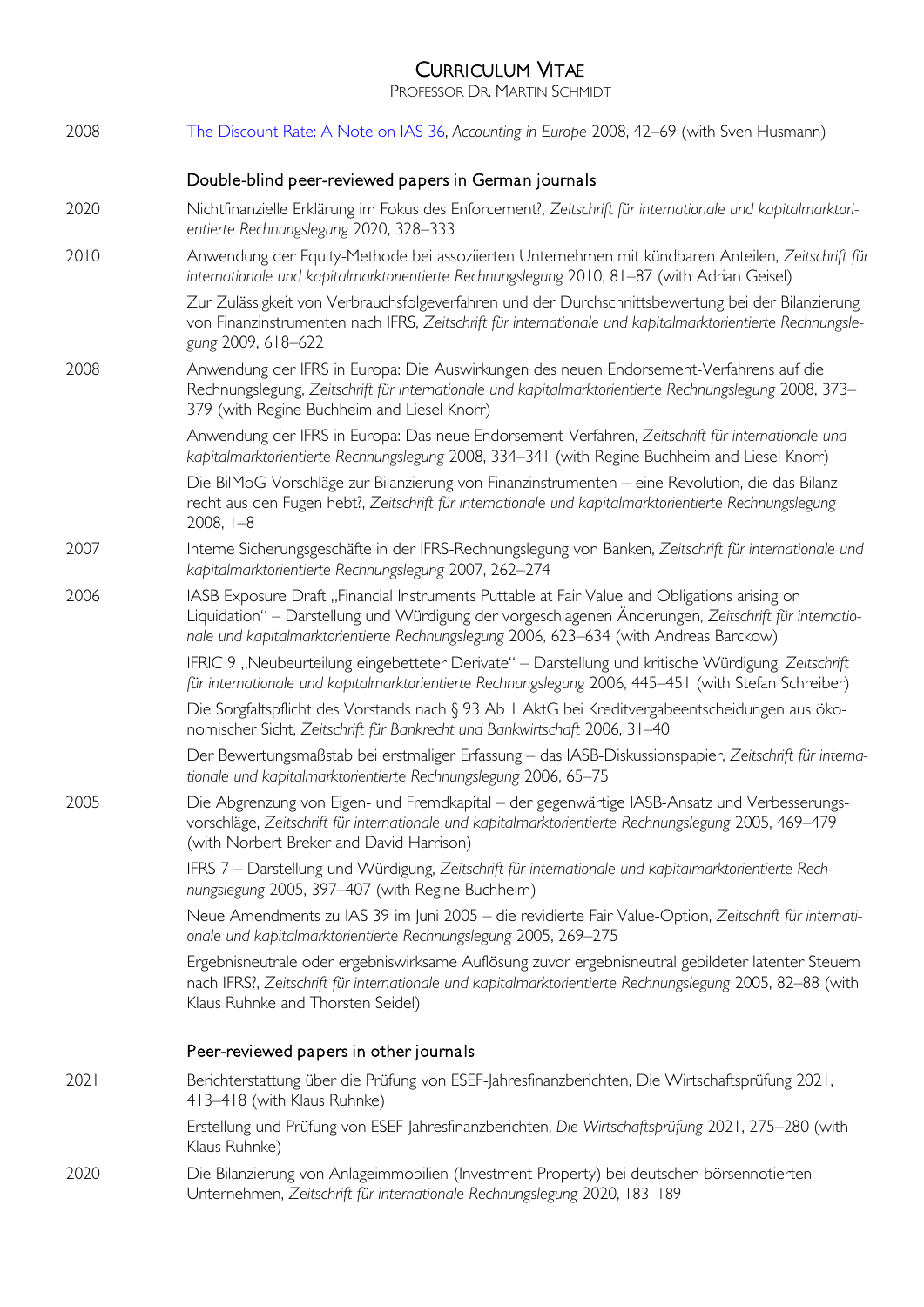PROFESSOR DR. MARTIN SCHMIDT

2018 Ausweis von Währungsumrechnungsdifferenzen in der Gewinn- und Verlustrechnung, *Zeitschrift für internationale Rechnungslegung* 2018, 303–306 (with Ralf Bierent) 2017 Genussrechte mit Kopplung an den Jahresüberschuss – Klassifizierung und Bewertung durch den Inhaber, *Zeitschrift für internationale Rechnungslegung* 2017, 417–420 Die Quartalsberichterstattung in Deutschland, Frankreich und Großbritannien. Eine empirische Untersuchung nach der Änderung der EU-Transparenzrichtlinie, *Die Wirtschaftsprüfung* 2017, 756– 764 (with Regine Buchheim and Christopher Hossfeld) 2016 Quartalsberichterstattung in Europa - Wie haben Deutschland, Frankreich und Großbritannien die Änderung der EU-Transparenzrichtlinie umgesetzt?, *Die Wirtschaftsprüfung* 2016, 1347–1353 (with Regine Buchheim and Christopher Hossfeld) Das Gesetz zur Umsetzung der Transparenzrichtlinie-Änderungsrichtlinie, *Die Wirtschaftsprüfung* 2016, 102–109 (with Regine Buchheim and Philipp Ulbrich) 2015 Phasenspezifische Methoden zur Messung des Leistungsfortschritts bei zeitraumbezogener Erlöserfassung nach IFRS 15?, *Zeitschrift für internationale Rechnungslegung* 2015, 267–269 2014 Umsatzerfassung – Bestimmung von Auftraggeber (Prinzipal) und Vermittler (Agent), *Zeitschrift für internationale Rechnungslegung* 2014, 457–460 (with Kati Beiersdorf) Die Abgrenzung von Eigen- und Fremdkapital bei Kassainstrumenten – Neue Vorschläge des IASB im Diskussionspapier DB/2013/1 "A Review of the Conceptual Framework for Financial Reporting", *Die Wirtschaftsprüfung* 2014, 484–492 Beteiligungen von Gemeinschaftsunternehmen – wer hat maßgeblichen Einfluss?, *Zeitschrift für internationale Rechnungslegung* 2014, 177–179 (with Kati Beiersdorf) 2013 Lizenzierungen: Auswirkungen auf die Bilanzierung von selbst erstellten immateriellen Vermögenswerten, *Zeitschrift für internationale Rechnungslegung* 2013, 361–363 (with Kati Beiersdorf) Entwurf des IASB zur Wertminderung von Finanzinstrumenten – Exposure Draft ED/2013/3 Financial Instruments: Expected Credit Losses, *Die Wirtschaftsprüfung*, 529–532 (with Jan-Velten Große) Hedge-Accounting bei Unternehmenszusammenschlüssen, *Zeitschrift für internationale Rechnungslegung* 2013, 151–155 (with Kati Beiersdorf) 2010 Begleichung finanzieller Verbindlichkeiten durch Eigenkapitalinstrumente nach IFRS – Darstellung und kritische Würdigung der Interpretation IFRIC 19, *Die Wirtschaftsprüfung* 2010, 637–644 (with Stefan Schreiber)

> Wertminderungen bei Finanzinstrumenten – IASB "Exposure Draft ED/2009/12 Financial Instruments: Amortised Cost and Impairment", *Die Wirtschaftsprüfung* 2010, 286–293

- 2009 Entwurf des IASB zur Kategorisierung und Bewertung von Finanzinstrumenten: Exposure Draft ED /2009/7, *Die Wirtschaftsprüfung* 2009, 1076–1080
- 2008 Das IASB-Diskussionspapier "Reducing Complexity in Reporting Financial Instruments", *Die Wirtschaftsprüfung* 2008, 643–650

Entwurf des IASB zu Änderungen an IAS 39 Finanzinstrumente: Ansatz und Bewertung "Exposures Qualifying for Hedge Accounting", *Die Wirtschaftsprüfung* 2008, 63–66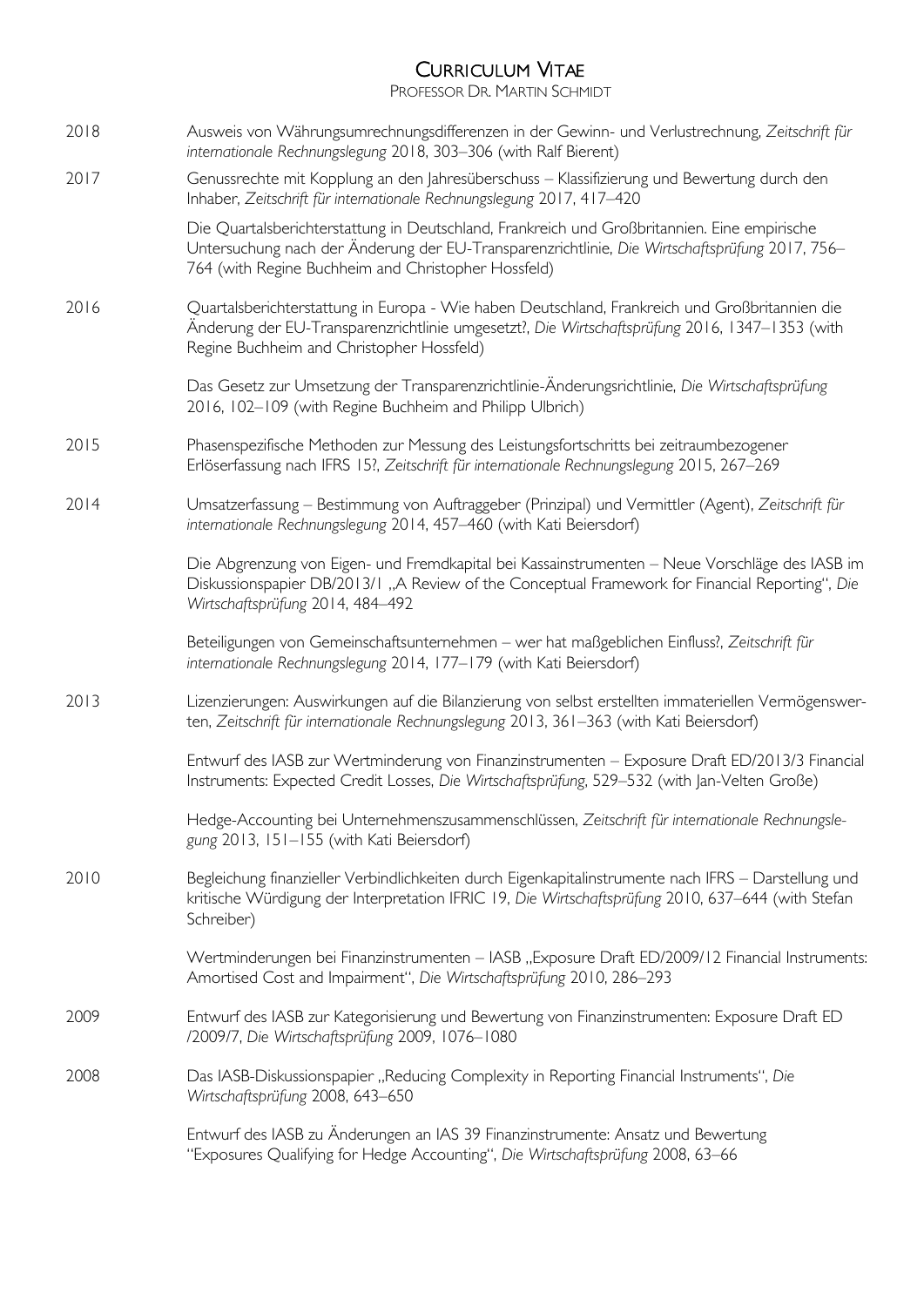PROFESSOR DR. MARTIN SCHMIDT

| 2007 | Handelsaktivitäten bei Kreditinstituten - Anmerkungen zur Abgrenzung und Implikationen für die<br>Bilanzierung, Die Wirtschaftsprüfung 2007, 859-870 (with Jan-Velten Große)                          |
|------|-------------------------------------------------------------------------------------------------------------------------------------------------------------------------------------------------------|
| 2006 | Abgrenzung von Eigenkapital und Fremdkapital – Der Entwurf des IASB zu Änderungen an IAS 32,<br>Die Wirtschaftsprüfung 2006, 950-952 (with Andreas Barckow)                                           |
|      | "Cash-flow hedge accounting of forecast intragroup transactions" und "Financial guarantee<br>contracts" – Änderungen von IAS 39 im Überblick, Die Wirtschaftsprüfung 2006, 773–778                    |
| 2004 | Überlegungen zur Prüfung von Finanzinstrumenten nach internationalen Normen, Die Wirtschaftsprü-<br>fung 2004, 12-29                                                                                  |
| 2003 | Überlegungen zur Prüfung von beizulegenden Zeitwerten, Die Wirtschaftsprüfung 2003, 1037–1051<br>(with Klaus Ruhnke)                                                                                  |
|      | Papers in professional and other journals and non-reviewed papers                                                                                                                                     |
| 2019 | Fehlerbegriff im Enforcement, Betriebs-Berater 2019, 2027-2031                                                                                                                                        |
| 2018 | Von "Zuverlässigkeit" zur "getreuen Darstellung" in der Rechnungslegung – Words, Words, mere<br>Words?, Betriebs-Berater 2018, Heft Nr. 17, I                                                         |
|      | Enforcement-Prüfungsschwerpunkte 2018, Betriebs-Berater 2018, 107-111                                                                                                                                 |
| 2017 | Veröffentlichungs- und Prüfungspflichten im Zusammenhang mit der Erklärung zur Unternehmensfüh-<br>rung und der nichtfinanziellen Erklärung, Der Betrieb 2017, 2557-2563 (with Klaus Ruhnke)          |
| 2016 | Enforcement-Prüfungsschwerpunkte 2017, Betriebs-Berater 2016, 3051-3055                                                                                                                               |
|      | EU-Verordnung zur Abschlussprüfung und Abschlussprüfungsreformgesetz (AReG) - Erste<br>Erkenntnisse zur geplanten Umsetzung durch deutsche börsennotierte Unternehmen, Der Betrieb<br>2016, 1945-1951 |
| 2015 | Analytical Credit Dataset - Ergebnisse einer Befragung betroffener Kreditinstitute, Zeitschrift für das<br>gesamte Kreditwesen 2015, 1110-1114 (with Martin Bierey, Maik Frey, Martin Rehker)         |
| 2012 | BB-IFRSIC-Report 2010/2012: Die Interpretationsentwürfe DI/2012/1 sowie DI/2012/2 sowie ein<br>Überblick der Interpretation IFRIC 20, Betriebs-Berater 2012, 2359-2364 (with Stefan Schreiber)        |
| 2011 | Nutzen der Abschlussprüfung für die Aufsichtsräte – eine empirische Untersuchung vor dem<br>Hintergrund des Grünbuchs der EU, Der Betrieb 2011, 773-778 (with Annette Köhler and Klaus<br>Ruhnke)     |
|      | Cost outweighs benefit, The Accountant, 10 (2011), 6-7 (with Annette Köhler and Klaus Ruhnke)                                                                                                         |
|      | "Das kostet viel und bringt wenig", Frankfurter Allgemeine Zeitung vom 4.4.2011, 12 (with Annette<br>Köhler and Klaus Ruhnke)                                                                         |
| 2009 | IAS 39: Wie geht es weiter? Ein Blick in die Glaskugel, Status: Recht 10/2009, 228 f.                                                                                                                 |
|      | BB-IFRIC-Report: IFRIC-Interpretationen 17 und 18 sowie aktuelle Änderungen von IFRIC 9 und IF-<br>RIC 16, Betriebs-Berater 2009, 2022-2026 (with Stefan Schreiber)                                   |
|      | Bewertungseinheiten nach dem BilMoG, Betriebs-Berater 2009, 882-886                                                                                                                                   |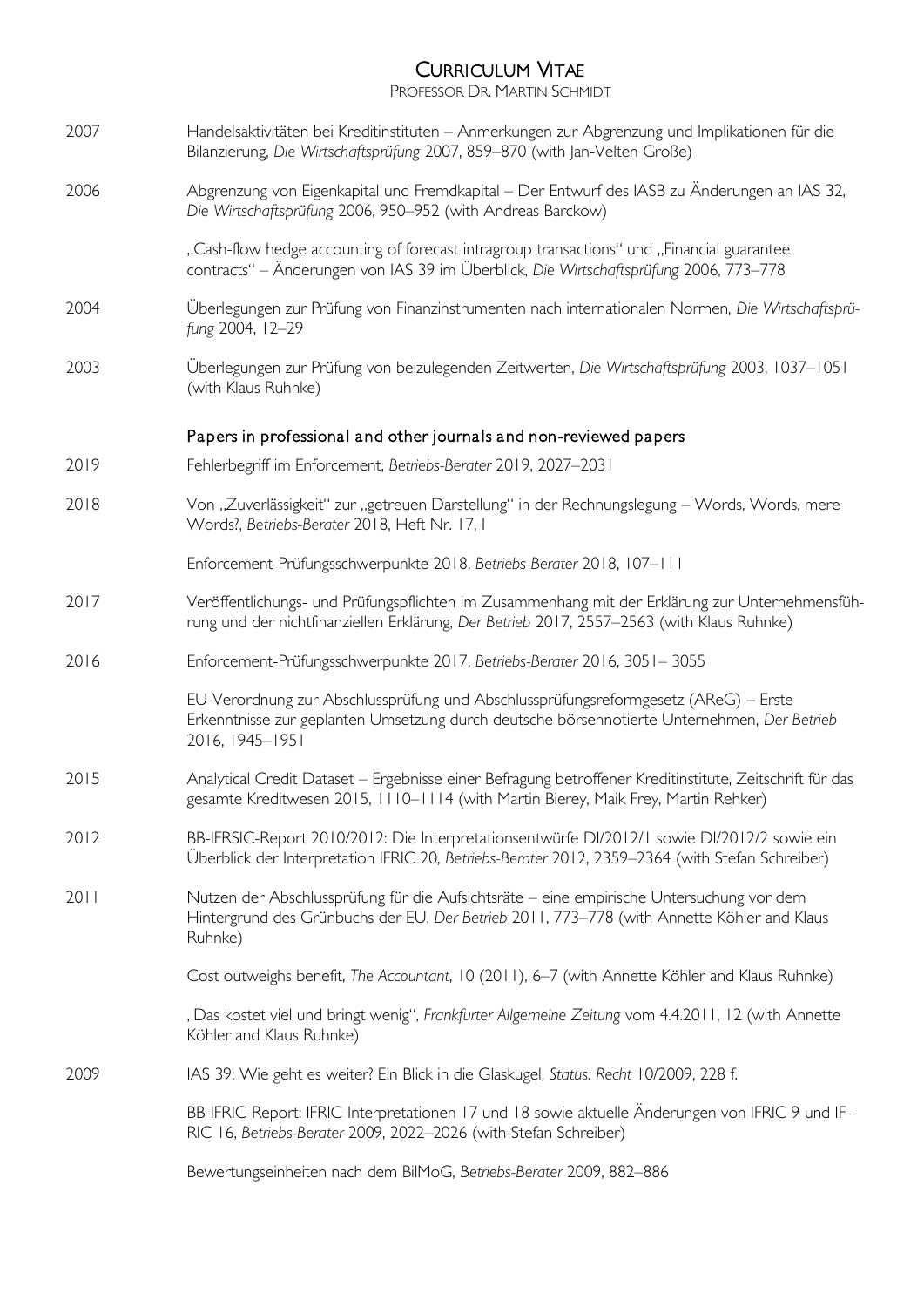PROFESSOR DR. MARTIN SCHMIDT

| 2008 | IASB und EU: Änderungen der Bilanzierungsvorschriften in Folge der Finanzmarktkrise, Betriebs-<br>Berater 2008, 2337                                                                                                   |
|------|------------------------------------------------------------------------------------------------------------------------------------------------------------------------------------------------------------------------|
|      | BB-IFRIC-Report: IFRIC 15 und 16 - Darstellung und kritische Würdigung, Betriebs-Berater 2008,<br>2058-2062 (with Stefan Schreiber)                                                                                    |
|      | Wie Eigenkapital seinen Status behalten kann, Frankfurter Allgemeine Zeitung vom 2.6.2008, 22 (with<br>Liesel Knorr and Alexander Mentz)                                                                               |
|      | Die drei Ansätze des FASB zur Abgrenzung zwischen Eigen- und Fremdkapitalinstrumenten, Zeitschrift<br>für Internationale Rechnungslegung 2008, 235-243                                                                 |
|      | IAS 32 (rev. 2008): Ergebnis- statt Prinzipienorientierung, Betriebs-Berater 2008, 434-439                                                                                                                             |
| 2007 | IASB-Projekt ED IAS 32amend "puttable instruments" - Projektstand im November 2007 (BB-<br>Aktuell), Betriebs-Berater 2007, Heft Nr. 47, IV                                                                            |
|      | EU-Vorschlag zur Vereinfachung des Unternehmensumfelds - insbesondere für KMU, Betriebs-Berater<br>2007, 2111-2117 (with Liesel Knorr and Kati Beiersdorf)                                                             |
|      | IFRS im Mittelstand vor dem Hintergrund des Entwurfes eines IFRS für KMU, Betriebswirtschaftliche<br>Forschung und Praxis 2007, 326-345 (with Harald Wiedmann and Kati Beiersdorf)                                     |
|      | Bilanzielles Eigenkapital von Kreditgenossenschaften. Replik zu Heyd/Beyer, IRZ 1/2007, 53 ff.,<br>Zeitschrift für internationale Rechnungslegung 2007, 183-185 (with Liesel Knorr)                                    |
| 2006 | Umsetzung von IFRS 7 in Banken: Klassenbildung für Kreditrisiken im Risikobericht, Zeitschrift für das<br>gesamte Kreditwesen 2006, 1331–1336 (with Kati Beiersdorf and Silke Billinger)                               |
|      | Eigen- und Fremdkapitalabgrenzung nach IAS 32. Lösungsansätze und künftige Entwicklungen aus dem<br>Blickwinkel deutscher Personengesellschaften, Datenverarbeitung - Steuer - Wirtschaft - Recht 2006,<br>$198 - 201$ |
|      | Eigenkapital nach IAS 32 bei Personengesellschaften: aktueller IASB-Vorschlag und Aktivitäten anderer<br>Standardsetter, Betriebs-Berater 2006, 1563-1566                                                              |
|      | Planmäßige Abschreibungen im Rahmen der Neubewertung des Sachanlagevermögens gemäß IAS 16<br>- Fehlende Systematik und Verstoß gegen das Kongruenzprinzip?, Betriebs-Berater 2006, 596-601<br>(with Thorsten Seidel)   |
|      | Jahres-/Konzernabschlüsse 2005 - anwendbare IFRS, Zeitschrift für internationale und kapitalmarktorien-<br>tierte Rechnungslegung 2006, 128-130 (with Liesel Knorr)                                                    |
| 2005 | Konzernrechnungslegungspflicht und Konsolidierungskreis - Wechselwirkungen und Folgen für die<br>Verpflichtung zur Anwendung der IFRS, Betriebs-Berater 2005, 2399-2403 (with Liesel Knorr and Re-<br>gine Buchheim)   |
|      | Jahres-/Konzernabschlüsse der Jahre 2004 und 2005 – Übersicht über die anwendbaren IFRS, Praxis<br>der internationalen Rechnungslegung 2005, 73-77 (with Liesel Knorr)                                                 |
| 2004 | Neuregelungen bei der Abgrenzung des Konsolidierungskreises nach IFRS - Darstellung und kritische<br>Würdigung, Betriebs-Berater 2004, 2231-2234 (with Klaus Ruhnke and Thorsten Seidel)                               |
| 2002 | Anzuwendende Prüfungsnormen bei der Prüfung eines Konzernabschlusses nach § 292a HGB,<br>Betriebs-Berater 2002, 138-142 (with Klaus Ruhnke and Thorsten Seidel)                                                        |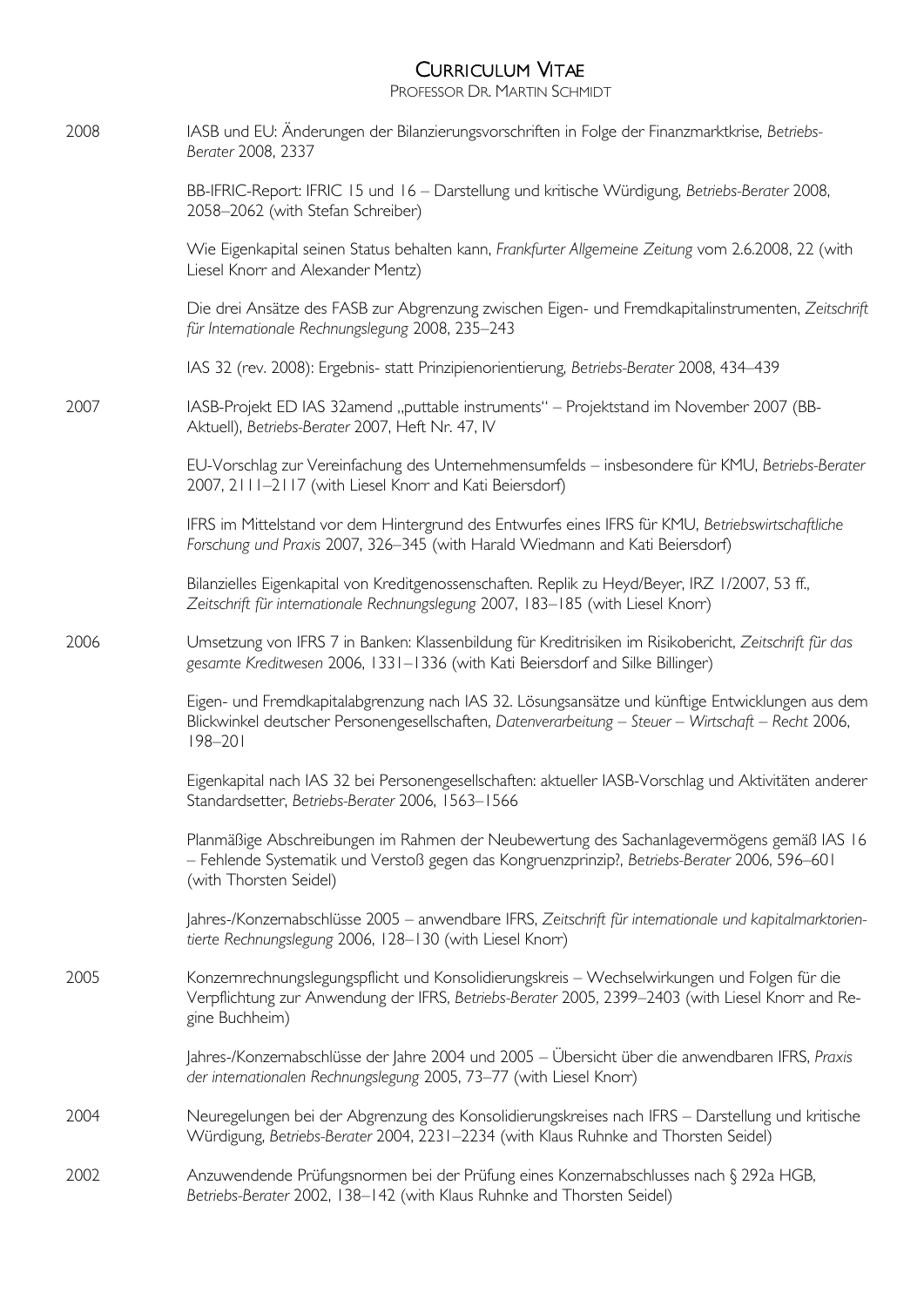PROFESSOR DR. MARTIN SCHMIDT

- 2001 Einbeziehungswahlrechte und -verbote im IAS-Konzernabschluss, *Der Betrieb* 2001, 657–663 (with Klaus Ruhnke and Thorsten Seidel)
- 2000 Fortschritte bei der Verbreitung der IAS Eine vorausschauende Zwischenbilanz, *Steuern und Bilanzen* 2000, 876–883 (with Klaus Ruhnke and Thorsten Seidel)

### Book sections, a rticles in commentaries and encyclopaedias

2021 Kommentierung zu § 316 HGB (Pflicht zur Prüfung), Baetge, J./Kirsch, H.-J./Thiele, S. (Eds.): Bilanzrecht, Ergänzungslieferung/100. Aktualisierung (2021), Loseblatt Bonn 2002 (with Klaus Ruhnke)

> Kommentierung zu § 320 HGB (Vorlagepflicht, Auskunftsrecht), Baetge, J./Kirsch, H.-J./Thiele, S. (Eds.): Bilanzrecht, Ergänzungslieferung/100. Aktualisierung (2021), Loseblatt Bonn 2002 (with Klaus Ruhnke)

2017 Kommentierung zu § 316 HGB (Pflicht zur Prüfung), Baetge, J./Kirsch, H.-J./Thiele, S. (Eds.): Bilanzrecht, Ergänzungslieferung/77. Aktualisierung (2017), Loseblatt Bonn 2002 (with Klaus Ruhnke)

> Kommentierung zu § 320 HGB (Vorlagepflicht, Auskunftsrecht), Baetge, J./Kirsch, H.-J./Thiele, S. (Eds.): Bilanzrecht, Ergänzungslieferung/75. Aktualisierung (2017), Loseblatt Bonn 2002 (with Klaus Ruhnke)

2010 Kommentierung IFRS für KMU, Abschnitt 11: Basic Financial Instruments, Bruns, H.-G./ Eierle, B./Klein, K.-G./Knorr, L./Marten, K.-U. (Eds.): IFRS for SME Kommentar zur Rechnungslegung nach IFRS für nicht kapitalmarktorientierte Unternehmen, Stuttgart 2010 (with Jan-Velten Große)

> Kommentierung IFRS für KMU, Abschnitt 12: Other Financial Instrument Issues, Bruns, H.-G./ Eierle, B./Klein, K.-G./Knorr, L./Marten, K.-U. (Eds.): IFRS for SME Kommentar zur Rechnungslegung nach IFRS für nicht kapitalmarktorientierte Unternehmen, Stuttgart 2010 (with Jan-Velten Große)

> Kommentierung zu § 316 HGB (Pflicht zur Prüfung), Baetge, J./Kirsch, H.-J./Thiele, S. (Eds.): Bilanzrecht, Ergänzungslieferung/34. Aktualisierung (2010), Loseblatt Bonn 2002 (with Klaus Ruhnke)

Kommentierung zu § 320 HGB (Vorlagepflicht, Auskunftsrecht), Baetge, J./Kirsch, H.-J./Thiele, S. (Eds.): Bilanzrecht, Ergänzungslieferung/34. Aktualisierung (2010), Loseblatt Bonn 2002 (with Klaus Ruhnke)

- 2009 Annual Improvements Project 2007 "IAS 39 Treating loan prepayment penalties as closely related embedded derivatives" "IAS 39 Definition of a derivative" "IAS 1 Current/non-current classification of convertible instruments" "IAS 39 (a) Definition held for trading (b) Reclassification of financial instruments into or out of the classification of at fair value through profit or loss" "IAS 1 Current/non-current classification of derivatives" "IAS 39 Designating and documenting hedges at the segment level" "IFRS 7 Presentation of finance costs" "IAS 39 Applicable effective interest rate on cessation of fair value hedge accounting" in: Vater, H./ /Ernst, E./Hayn, /Knorr, L./Mißler, P. (Eds.): Wiley IFRS Änderungskommentar 2009, Weinheim 2009 2008 The value in use of fair value accounting: measuring income in an imperfect world, Bruns, H.-G./Herz, R. H./Neubürger, H.-J./Tweedie,D. (Eds.): Globale Finanzberichterstattung/Global Financial Reporting. Festschrift Liesel Knorr, 195–215 (with Kristina Schwedler) 2006 [Fair Value Measurement Issues,](http://unctad.org/en/Docs/iteteb20057_en.pdf) United Nations Conference on Trade and Development (UNCTAD) (EdsEds.): International Accounting and Reporting Issues 2005 Review, New York/Genf 2006, 120–
	- 131